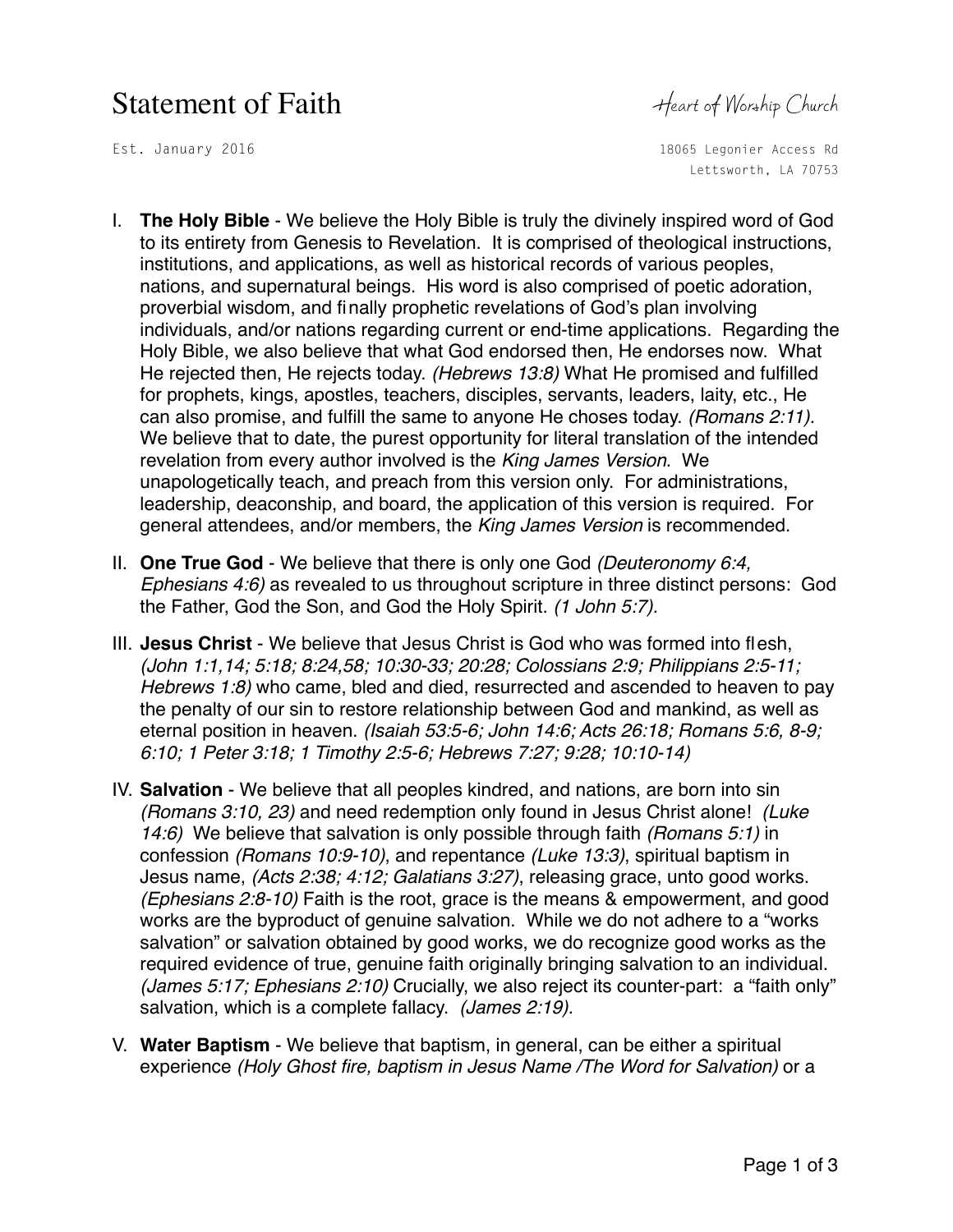## Statement of Faith Heart of Worship Church

Est. January 2016 1806 1806 1806 18065 Legonier Access Rd Lettsworth, LA 70753

physical/literal experience *(water baptism)*. The Greek word used in scripture for the English word "Baptize" is "Baptizo" *(pronounced "Bap-tid-zo")* which simply means to be dipped, immersed, or submerged into; not limited to water. The reference commonly used to appropriate "water" baptism to the salvation process is John 3:5, which in proper context of the entire passage speaks of Nicodemus asking how he can return to the mother's womb *(John 3:4)* as a direct-undisputed misinterpretation of Jesus' command to be "born again." Now, understanding this vital pre-text, Jesus was saying that in order to be born AGAIN, you have first to be born from the womb "water," then born of the "Spirit"; being born-again. Furthermore, we also see Acts 2:38 as a spiritual baptism of Jesus name, or submerged into Christ Jesus, *(Galatians 3:27)*, due to the fact that "remission of sins" has only come through faith in Jesus Christ and His blood sacrifice, not from works, rituals, ceremonies or sacraments. *(Acts 10:43; Romans 3:25; Revelation 1:5)* Although we do not recognize water baptism as an essential condition for the process of salvation, that being a "work" lest we should boast in it *(Ephesians 2:9)*, we do recognize the baptism of water to be a commandment of scripture as lined out in Matthew 28:19. Anyone who has already been saved by faith in Jesus Christ and His finished work of sacrifice on the cross, *(Acts 8:36-38, Romans 9:30; 10:9-10; 11:6; Galatians 2:16)* must be water baptized as an outward sign of an inward change.

- VI. **Holy Spirit Baptism** We believe that the baptism of the Holy Spirit, spiritual baptism, is a second work of grace available for believers after salvation *(Acts 19:2)* to anyone who would seek after it *(1 Corinthians 12:31).* The baptism of the Holy Spirit, as described in scripture, is God's divine plan for the saint to receive power, and to be a witness *(Acts 1:8)*, as well as to "profit" the body of Christ *(1 Corinthians 12:7)* Though we firmly believe in the gift of tongues, we believe that speaking in tongues is "an" evidence of the Holy Spirit baptism, not strictly "the" evidence of it. "…To *some* diverse kinds of tongues…" *(1 Corinthians 12:10)* In this spiritual baptism, it is to be understood that other gift(s) can also be evident with or without the gift of tongues *(1 Corinthians 12:4, 7-11, 30)*. We also take this into consideration knowing that not every time this fire baptism took place, tongues was a recorded evidence at all: Converts in Samaria *(Acts 8:14-17)*, Saul's conversion who later became "Paul" *(Acts 9:17-18)*, or when he first preached in Asia *(Acts 13:44-52)*. This glorious baptism available to all believers, is not a requirement for salvation. *(Refer to article four on our scriptural backing of the requirements for salvation.)*
- VII.**Gifts & Offices** We believe that all nine gifts of the Holy Spirit *(1 Corinthians 12:7-11)*, and the divine calling to any of the five-fold ministerial offices *(Ephesians 4:11)* are applicable for the believer today. Related very closely to article six, we are a body of believers who strongly preach and teach the modern relevance for all nine gifts and offices of the five fold ministry. God's ordained purpose for these gifts and